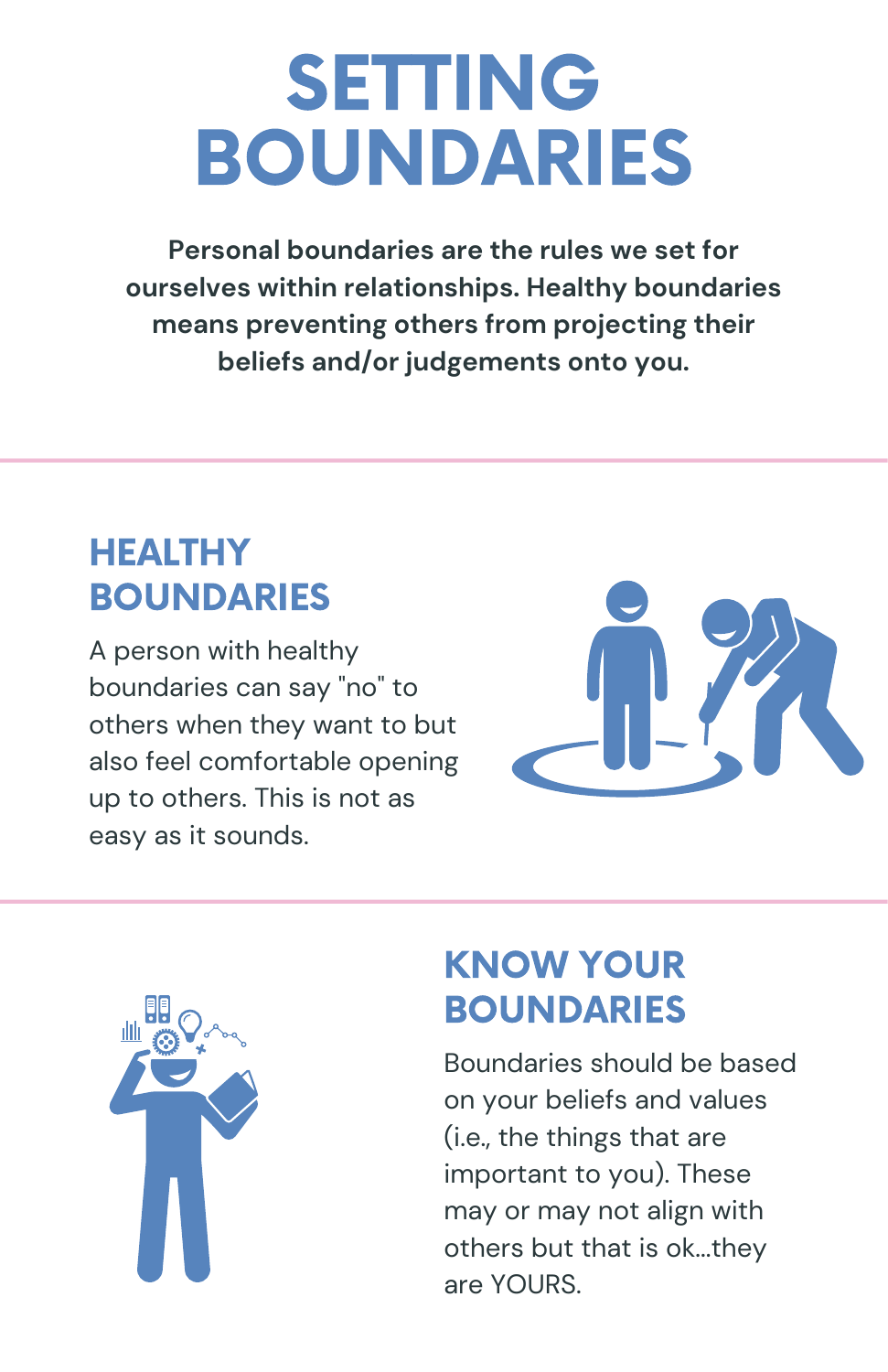# BE PREPARED

Before entering a situation where boundaries may be violated, set the boundaries for yourself explicitly. For example, if you have to interact with someone who is very critical or condescending, tell yourself "If I feel disrespected or judged in any way I will concisely state my feelings without having to explain and then remove myself from the situation."



### BE CLEAR AND **CONCISE**

You always have the right to express yourself. When you do, make sure it is clear and without ambiguity. YOU DO NOT HAVE TO EXPLAIN YOURSELF. Examples are given below.

### EXAMPLES OF WHAT TO SAY

"Please don't speak to me that way."

"I've decided not to \_\_\_"

"I've decided to \_\_\_"

"I feel belittled by you and that will not work for me."

"I appreciate your opinion but I simply disagree with you."